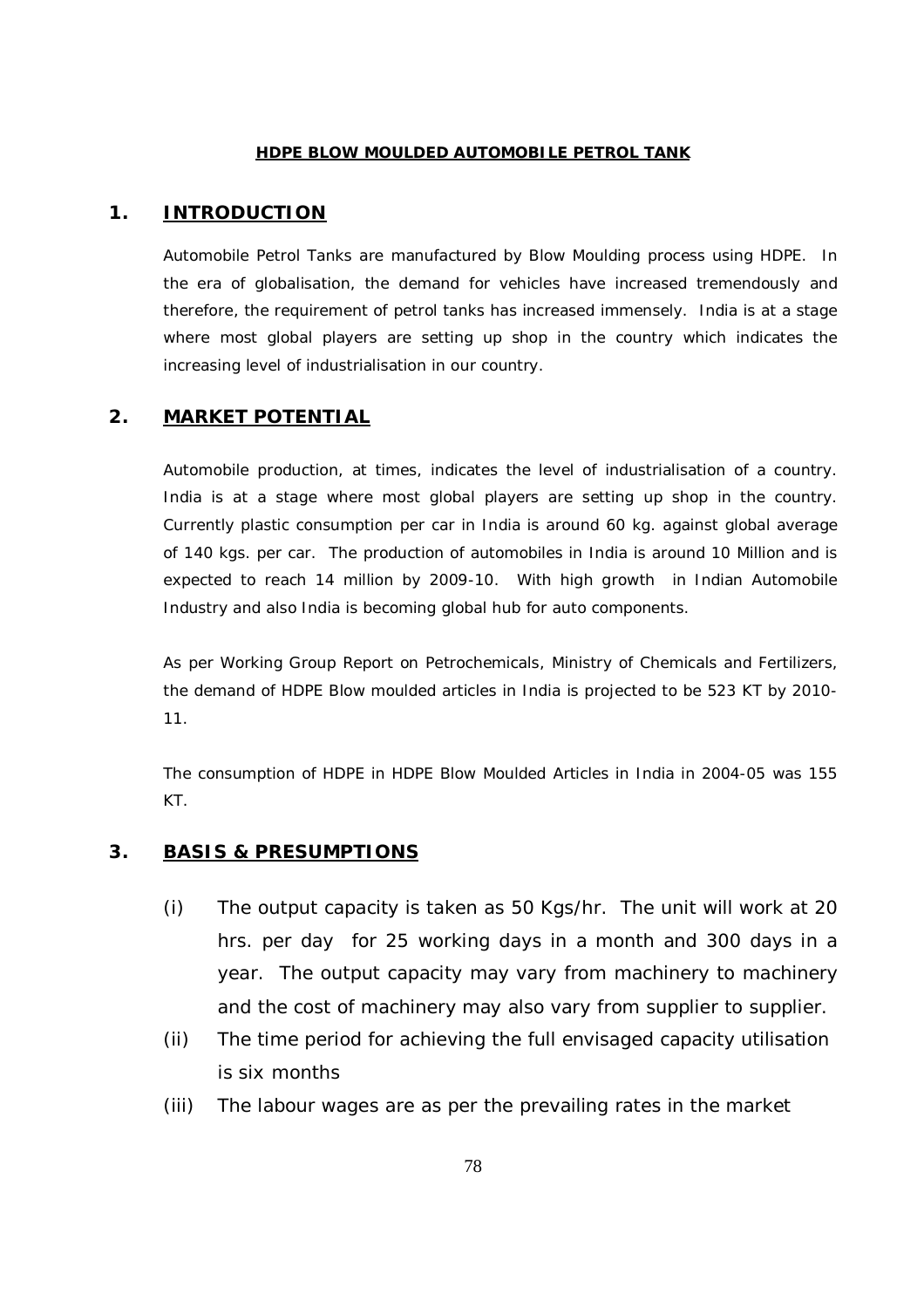- (iv) The rate of interest for fixed and working capital is taken as 12 per cent
- (v) The margin money requirement for this project is 30 per cent
- (vi) The pay back period of this project is 5 years
- (vii) The rate of land is taken @ Rs. 500/-per sq. mtr. and construction charges are taken @ Rs. 3500 per sq. mtr. This may also vary from place to place.
- (viii) The present profile has to be updated taking into prevailing cost of land, building, machinery etc. at the time of implementation of the project

# **4. IMPLEMENTATION SCHEDULE**

| The time requirement for preparation of Project Report :                                   | Two          |
|--------------------------------------------------------------------------------------------|--------------|
| months                                                                                     |              |
| Time requirement for selection of Site                                                     | One month    |
| Time required for registration as Small Scale Unit                                         | One.         |
| week                                                                                       |              |
| Time required for acquiring the loan<br>Machinery procurement, erection and commissioning: | Three months |
| Recruitment of labourer etc.                                                               | One month    |
| Trial runs                                                                                 | One month    |

# **5. TECHNICAL ASPECT**

## MANUFACTURING PROCESS

Automobile components are manufactured by blow moulding process.

## **Extrusion Blow Moulding**

In a typical extrusion blow moulding process, plastic granules are fed into the hopper of the extruder. These granules travel to the extruder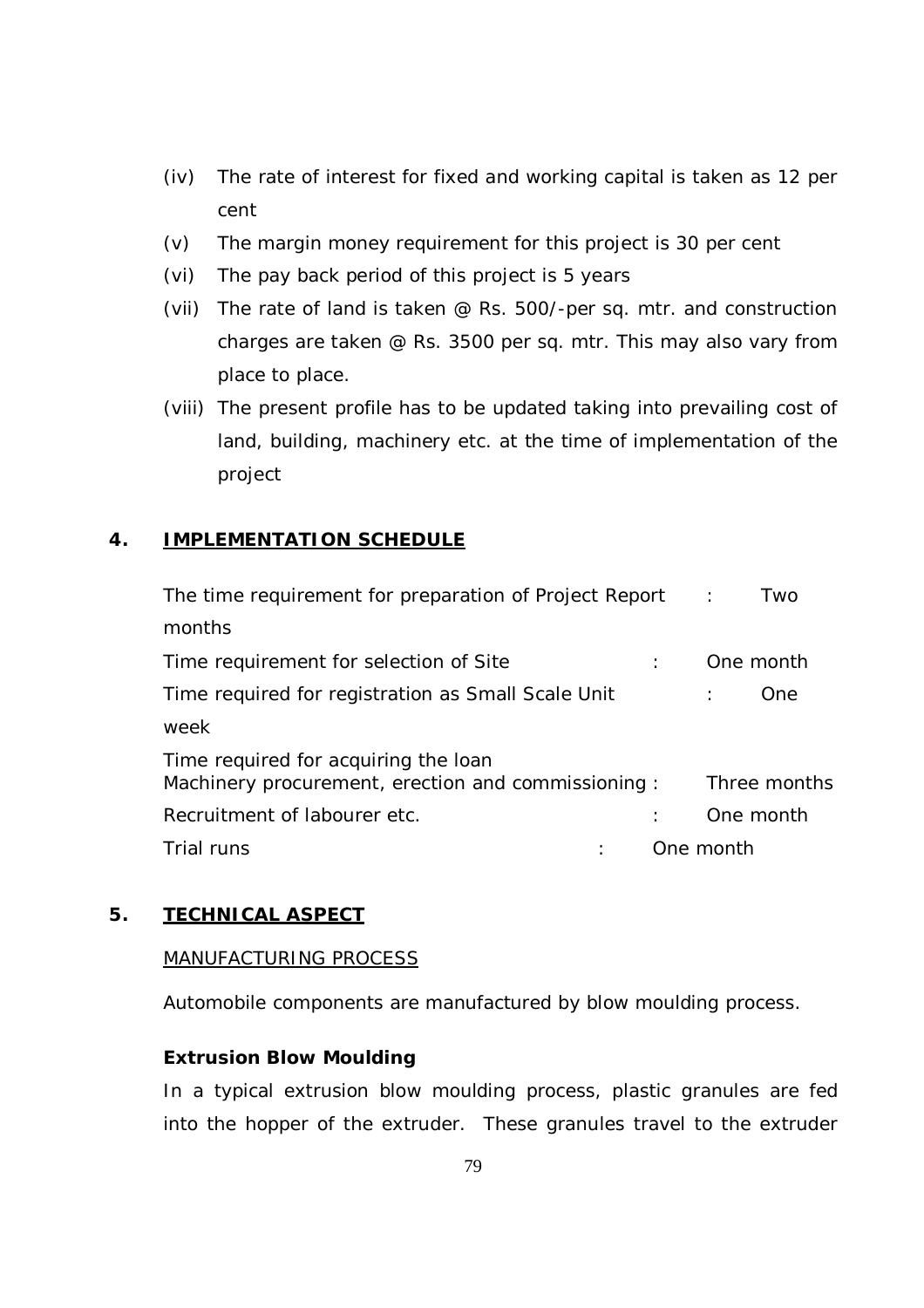barrel whereby they are heated with the help of electric heaters and homogenized by the screw in the barrel. The plasticized mass is extruded into a tube called PARISON. The parison is then inflated into a mould of required form to contact and set up against the cooled walls of the mould cavity. The finished product is then extracted from the mould.

The following properties of end product must be ensured during manufacturing:

- Uniform wall thickness of the container
- Consistency in weight of moulded products
- Uniform colour dispesion throughout the article
- Specified dimensional accuracy

# **6. QUALITY & STANDARD**

HDPE Blow Moulded Petrol tanks are manufactured as per the Specification of different Automobile Companies.

# **7. PRODUCTION CAPACITY (Per Annum)**

(a) Quantity (M.T.) : 300 (b) Value (Rs.) : 3,60,00,000.00

## **8. TOTAL POWER REQUIREMENT**

Total connected load (KW) : 202

## **9. POLLUTION CONTROL MEASURES**

The unit does not create any pollution. However, a proper ventilation should be made in the processing area for the better circulation of the fresh air.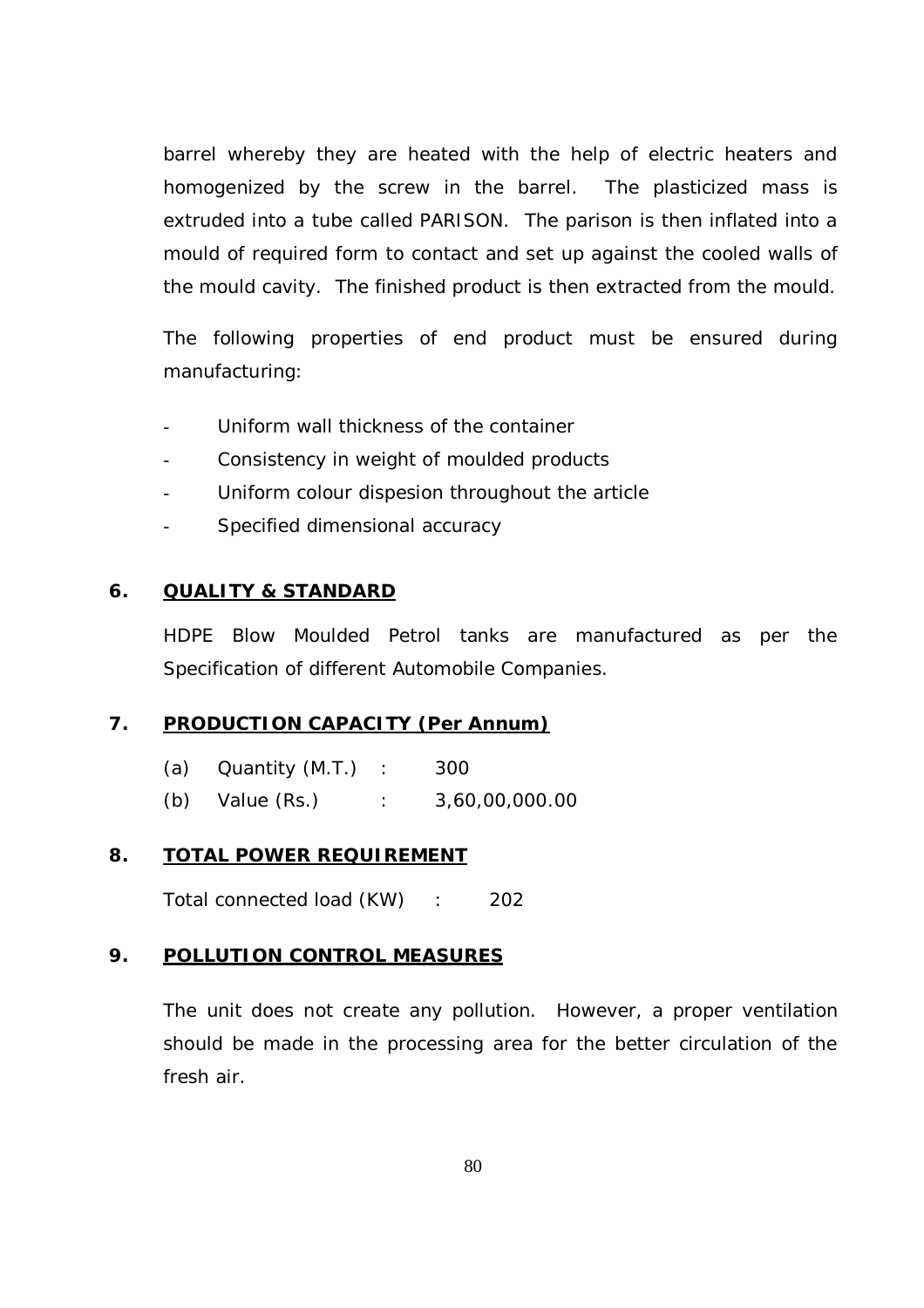# **10. ENERGY CONSERVATION**

Entrepreneurs may select energy efficient machinery and proper planning has also to be made for saving energy in the unit.

# **11. FINANCIAL ASPECT**

|  | <b>FIXED CAPITAL</b> |
|--|----------------------|
|  |                      |

| $\mathsf{i}$ |                 | Land & Building:                 | Area Sq. Mtrs.                                                    | Rate per Sq.mtr.                                  | Value (Rs.)    |
|--------------|-----------------|----------------------------------|-------------------------------------------------------------------|---------------------------------------------------|----------------|
|              | Land            |                                  | 500                                                               | 500.00                                            | 2,50,000.00    |
|              | <b>Building</b> |                                  | 300                                                               | 3500.00                                           | 10,50,000.00   |
|              |                 |                                  |                                                                   | Total:                                            | 13,00,000.00   |
| ii)          |                 | <b>MACHINERY &amp; EQUIPMENT</b> |                                                                   |                                                   |                |
|              | <u>Sr.No.</u>   |                                  | Description of machines                                           | $Qty.$ (Nos.)                                     | Value (Rs.)    |
|              | (a)             | <b>Production Unit</b>           |                                                                   |                                                   |                |
|              | i)              |                                  | <b>Extrusion Blow Moulding Machine</b><br>(capacity 50 kgs./hour) |                                                   | 94,00,000.00   |
|              | ii)             | Scrap Grinder                    |                                                                   |                                                   | 1,00,000.00    |
|              | iii)            | Compressor                       |                                                                   |                                                   | 5,00,000.00    |
|              | iv)             | <b>Cooling Tower</b>             |                                                                   |                                                   | 1,00,000.00    |
|              | (b)             |                                  | Testing Equipment & Other Accessories                             |                                                   | 2,00,000.00    |
|              | (c)             | cost & machinery (a) & (b)       | Electrification & Installation @ 10% of                           |                                                   | 10,30,000.00   |
|              | (d)             | Pre-operative expenses           |                                                                   |                                                   | 50,000.00      |
|              |                 |                                  | Total cost of machinery & equipment (a to d)                      |                                                   | 1,13,80,000.00 |
|              | (e)             | Cost of Moulds & Dies            |                                                                   |                                                   | 6,00,000.00    |
|              | (f)             |                                  |                                                                   | Cost of Office Equipment/Furniture/Computers etc. | 3,00,000.00    |
|              |                 |                                  |                                                                   | Total:                                            | 1,22,80,000.00 |
|              |                 | <b>Fixed Capital</b>             |                                                                   | $=$ (i + ii) = 13,00,000 + 1,22,80,000            |                |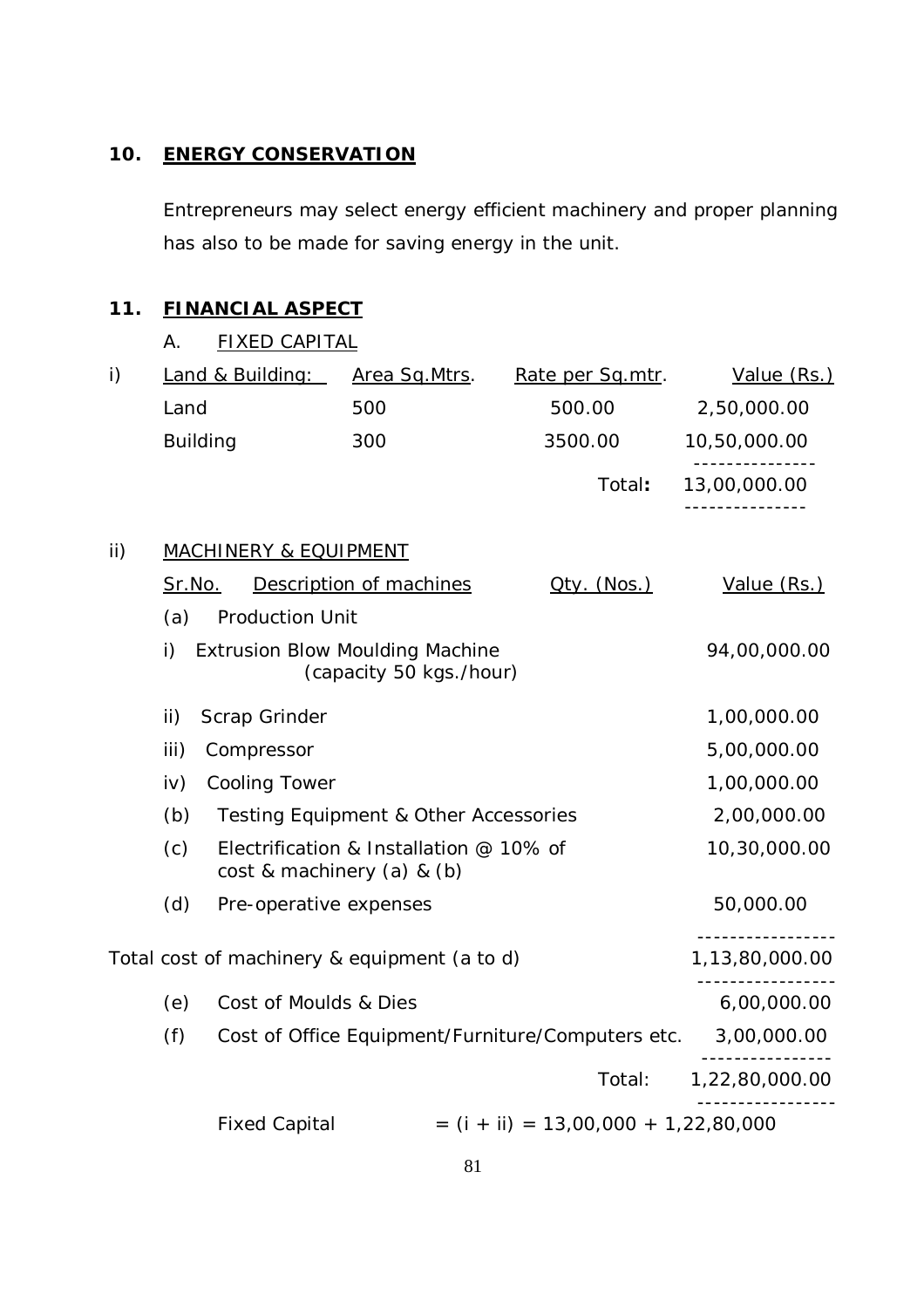# B. WORKING CAPITAL

# (i) Staff and Labour (Per Month)

|               | Designation                                                        |                       |             | Nos. Salary (Rs.) Total Rs.) |
|---------------|--------------------------------------------------------------------|-----------------------|-------------|------------------------------|
|               | Production Engineer/ Manager                                       | 01                    | 10,000.00   | 10,000.00                    |
|               | <b>Sales Executive</b>                                             | 01                    | 5,000.00    | 5,000.00                     |
|               | Accountant-cum- Store Keeper                                       | 01                    | 4,000.00    | 4,000.00                     |
|               | Watchman                                                           | 02                    | 3,000.00    | 6,000.00                     |
|               | <b>Skilled Workers</b>                                             | 03                    | 3,500.00    | 10,500.00                    |
|               | Helpers                                                            | 03                    | 3,000.00    | 9,000.00                     |
|               |                                                                    |                       |             | 44,500.00                    |
|               | Add perquisite $@$ 10% of the salary                               |                       |             | 4,450.00                     |
|               |                                                                    |                       | Total:      | 48,950.00                    |
|               |                                                                    |                       | Or Say:     | 49,000.00                    |
| ii)           | Raw Material (P.M.)                                                | <u> Qty.(Kg/Tons)</u> | Rate Rs./MT | (Rs.)                        |
|               | 25 MT<br><b>HDPE Granules</b>                                      |                       | 75,000      | 18,75,000.00                 |
| (iii)         | Utilities (per month):                                             |                       |             | (Rs.)                        |
|               | i)<br>Power<br>(60% utilisation x 202 KW x 500 hrs.xRs.5 per unit) |                       |             | 3,03,000.00                  |
|               | Water<br>ii)                                                       |                       |             | 2,000.00                     |
|               |                                                                    |                       | Total:      | 3,05,000.00                  |
| iv)           | Other Contingent Expenses (per month)                              |                       |             | (Rs.)                        |
| a)            | Repairs and Maintenance                                            |                       |             | 1,000.00                     |
| b)            | <b>Transportation charges</b>                                      |                       |             | 5,000.00                     |
| $\mathsf{c})$ | Postage and stationery                                             |                       |             | 1,000.00                     |
| d)            | Telephone/Fax/Computer                                             |                       |             | 2,000.00                     |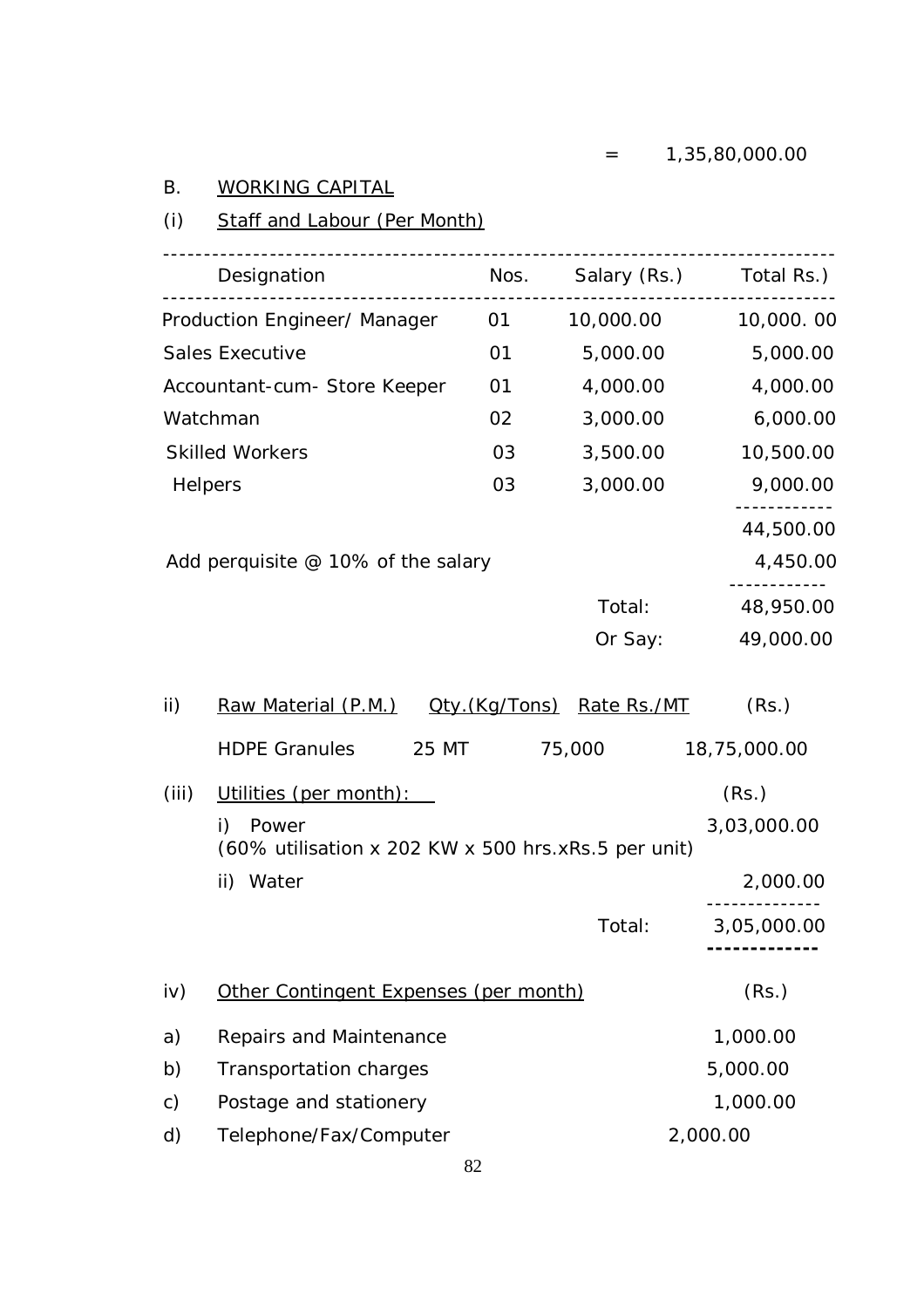|     | e)   | <b>Consumable Stores</b>                 |        | 1,000.00              |
|-----|------|------------------------------------------|--------|-----------------------|
|     | f)   | Advertisement & Publicity                |        | 2,000.00              |
|     | g)   | Insurance                                |        | 3,000.00              |
|     | h)   | Miscellaneous Expenses                   |        | 1,000.00              |
|     |      |                                          | Total: | 30,000.00             |
| 12. |      | <b>TOTAL WORKING CAPITAL (PER MONTH)</b> |        | (Rs.)                 |
|     | i)   | Staff and Labour                         |        | 49,000.00             |
|     | ii)  | Raw Material                             |        | 18,75,000.00          |
|     | iii) | <b>Utilities</b>                         |        | 3,05,000.00           |
|     | iv)  | Other Contingent Exp.                    |        | 30,000.00             |
|     |      |                                          | Total: | 22,59,000.00          |
|     |      | Working Capital for 3 months             |        | 67,77,000.00          |
| 13. |      | <b>TOTAL CAPITAL INVESTMENT</b>          |        | (Rs.)                 |
|     | Α.   | <b>Fixed Capital</b>                     |        | 1,35,80,000.00        |
|     | B.   | Working Capital for 3 months             |        | 67,77,000.00          |
|     |      |                                          |        | Total: 2,03,57,000.00 |
|     |      |                                          |        |                       |

# **14. FINANCIAL ANALYSIS**

| Α.  | Cost of Production (per year) (300 days)                  |                       |
|-----|-----------------------------------------------------------|-----------------------|
| (a) | <b>Total Recurring Cost</b>                               | 2,71,000.00           |
| (b) | Depreciation on building @ 5%                             | 52,500.00             |
| (c) | Depreciation on machinery & equipment @ 10%               | 11,38,000.00          |
| (d) | Depreciation on Diesm& Moulds & Office<br>Equipment @ 20% | 1,80,000.00           |
| (e) | Interest on total Capital Investment @ 12%                | 24,42,840.00          |
|     |                                                           | Total: 3,09,21,340.00 |
|     | Or Say:                                                   | 3,09,21,000.00        |
|     |                                                           |                       |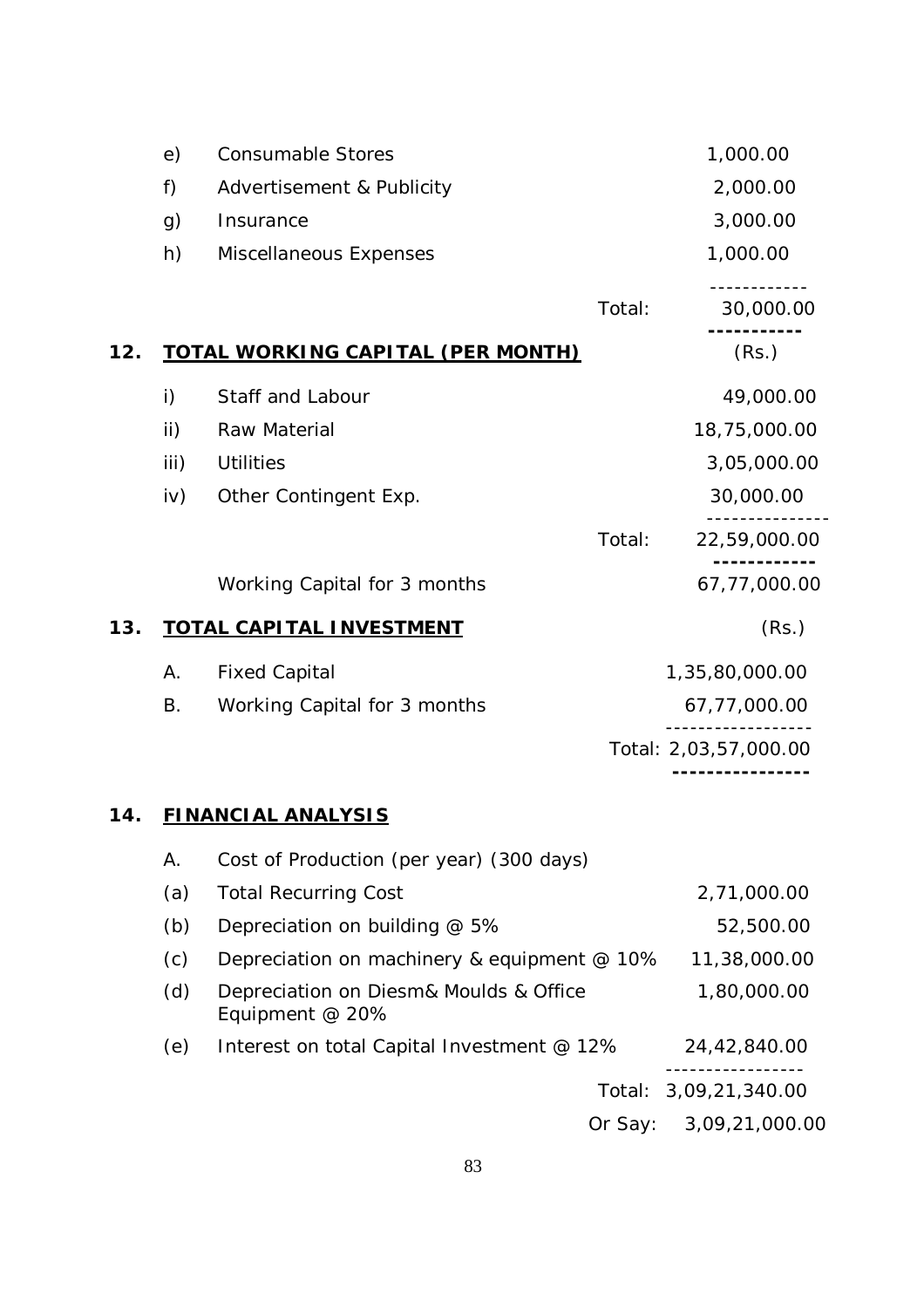| В.           | Sales/Turn over (per year)                                |              |                                                     |             |         |       |              |
|--------------|-----------------------------------------------------------|--------------|-----------------------------------------------------|-------------|---------|-------|--------------|
| <u>Item</u>  |                                                           | $Q$ ty. (MT) |                                                     | Rate (MT)   |         |       | Value (Rs.)  |
|              | <b>HDPE Blow Moulded</b><br><b>Automobile Petrol Tank</b> | 300 M.T.     |                                                     | 1,20,000.00 |         |       | 3,60,000.00  |
| C.           | Net Profit (per year)                                     |              |                                                     |             |         |       |              |
|              | <b>Sales</b>                                              |              | Cost of Production                                  |             |         | $=$   | Profit       |
|              | Rs.3,60,00,000                                            |              | $Rs.3,09,21,000 = Rs.50,79,000$                     |             |         |       |              |
| D.           | Net Profit Ratio                                          | $=$          | Net Profit x 100<br><b>Sales</b>                    |             |         |       |              |
|              |                                                           | $=$          | $\frac{50,79,000 \times 100}{ }$ =<br>3,60,00,000   |             |         | 14.1% |              |
| E.           | Rate of Return                                            | $=$          | Net Profit x 100<br><b>Total Capital Investment</b> |             |         |       |              |
|              |                                                           | $=$          | $\frac{50,79,000 \times 100}{ }$ =<br>2,03,18,000   |             |         | 25.0% |              |
| $F_{\rm{H}}$ | <b>Break-even Point</b>                                   |              |                                                     |             |         |       |              |
|              | Fixed Cost (Per Year)                                     |              |                                                     |             |         |       | (Rs.)        |
| a)           | Depreciation on Building @ 5%                             |              |                                                     |             |         |       | 52,500.00    |
| b)           | Depreciation on Machinery & Equipment @ 10%               |              |                                                     |             |         |       | 11,38,000.00 |
| C)           | Depreciation on Mould/Dies& Office Equipment<br>@ 20%     |              |                                                     |             |         |       | 1,80,000.00  |
| d)           | Insurance                                                 |              |                                                     |             |         |       | 1,20,000.00  |
| e)           | Interest on total Capital Investment                      |              |                                                     |             |         |       | 24,42,840.00 |
| f)           | 40% of Salary and wages                                   |              |                                                     |             |         |       | 2,35,200.00  |
| g)           | 40% of other contingent expenses                          |              |                                                     |             |         |       | 96,000.00    |
|              |                                                           |              |                                                     |             | Total:  |       | 42,64,540.00 |
|              |                                                           |              |                                                     |             | Or Say: |       | 42,65,000.00 |